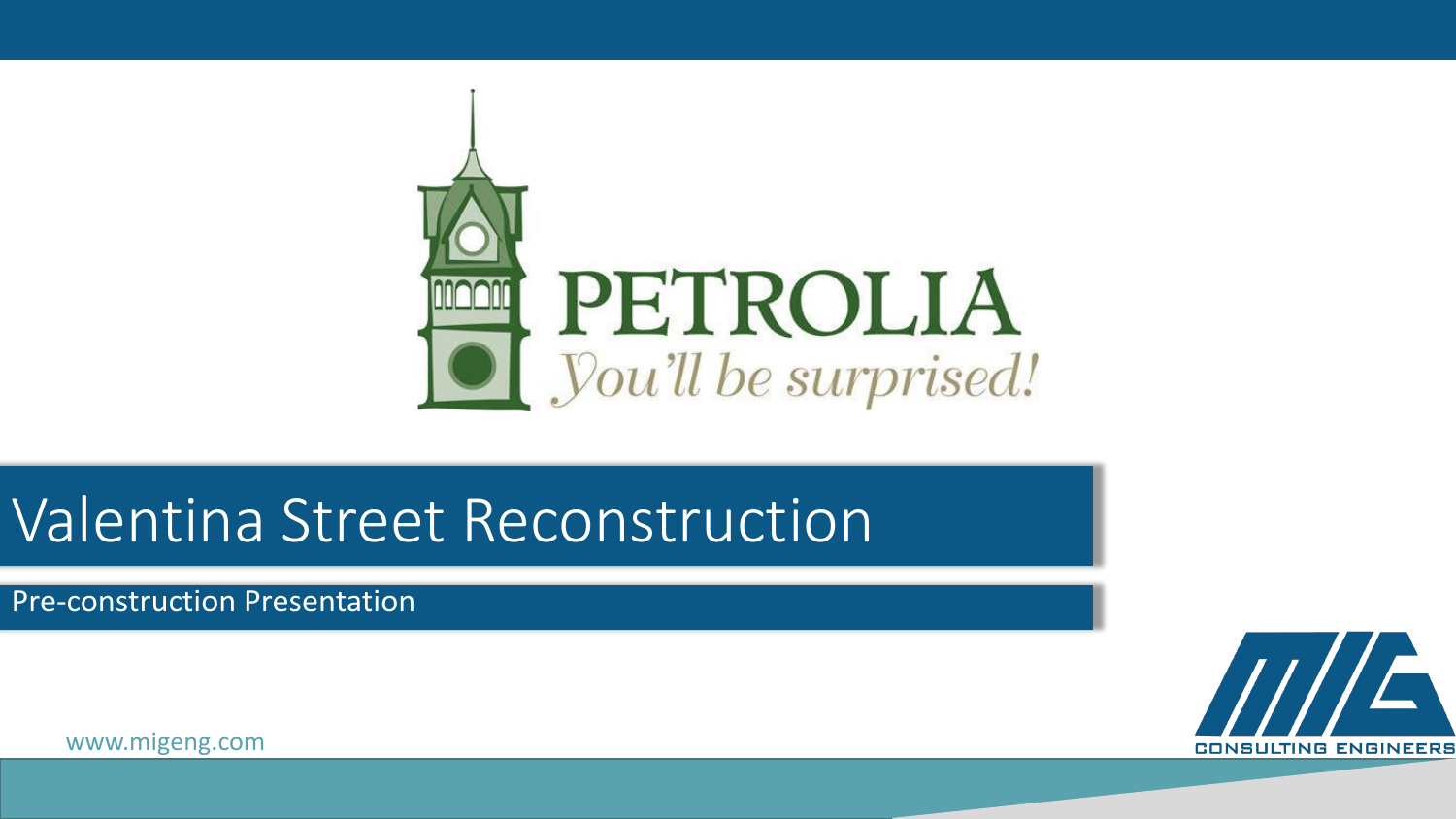# Key Plan



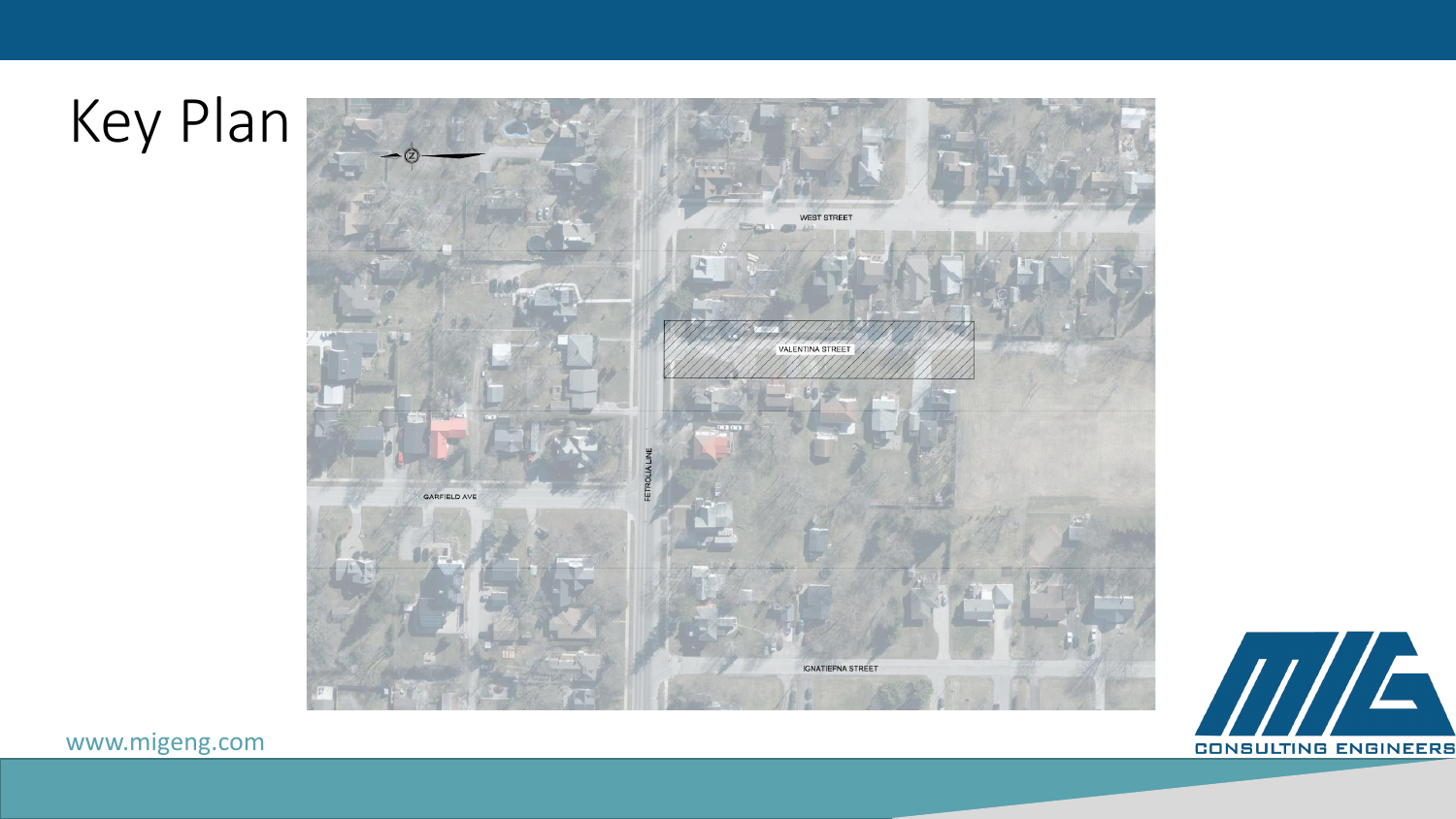## Project Overview

- Road reconstruction project includes (Undergrounds):
	- **Sanitary**
		- Existing sanitary sewer is in good condition and will remain.
		- Exposing existing sanitary cleanouts.
	- **Storm**
		- Addition of new storm sewers complete with storm services to property line.
	- **Water** 
		- Existing watermain is in good condition and will remain.

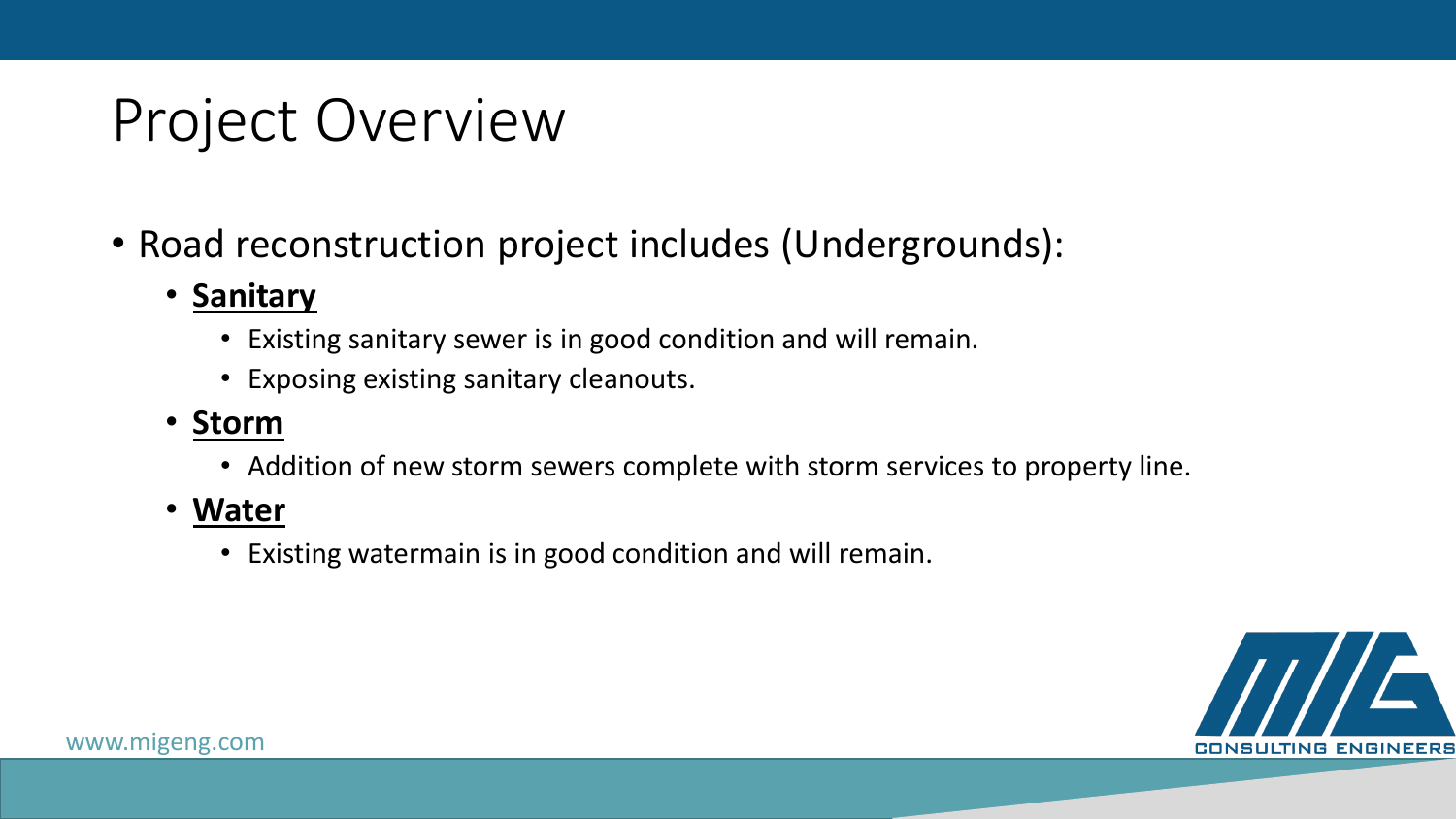## Project Overview

- Road reconstruction project includes (Surface Features):
	- **Roadway**
		- Removal and replacement of asphalt surface and road base.
		- Addition of curb and gutter, and sidewalk.
		- Boulevard and driveway restoration (to property line).
		- Cul-de-sac at the south limit of the road.

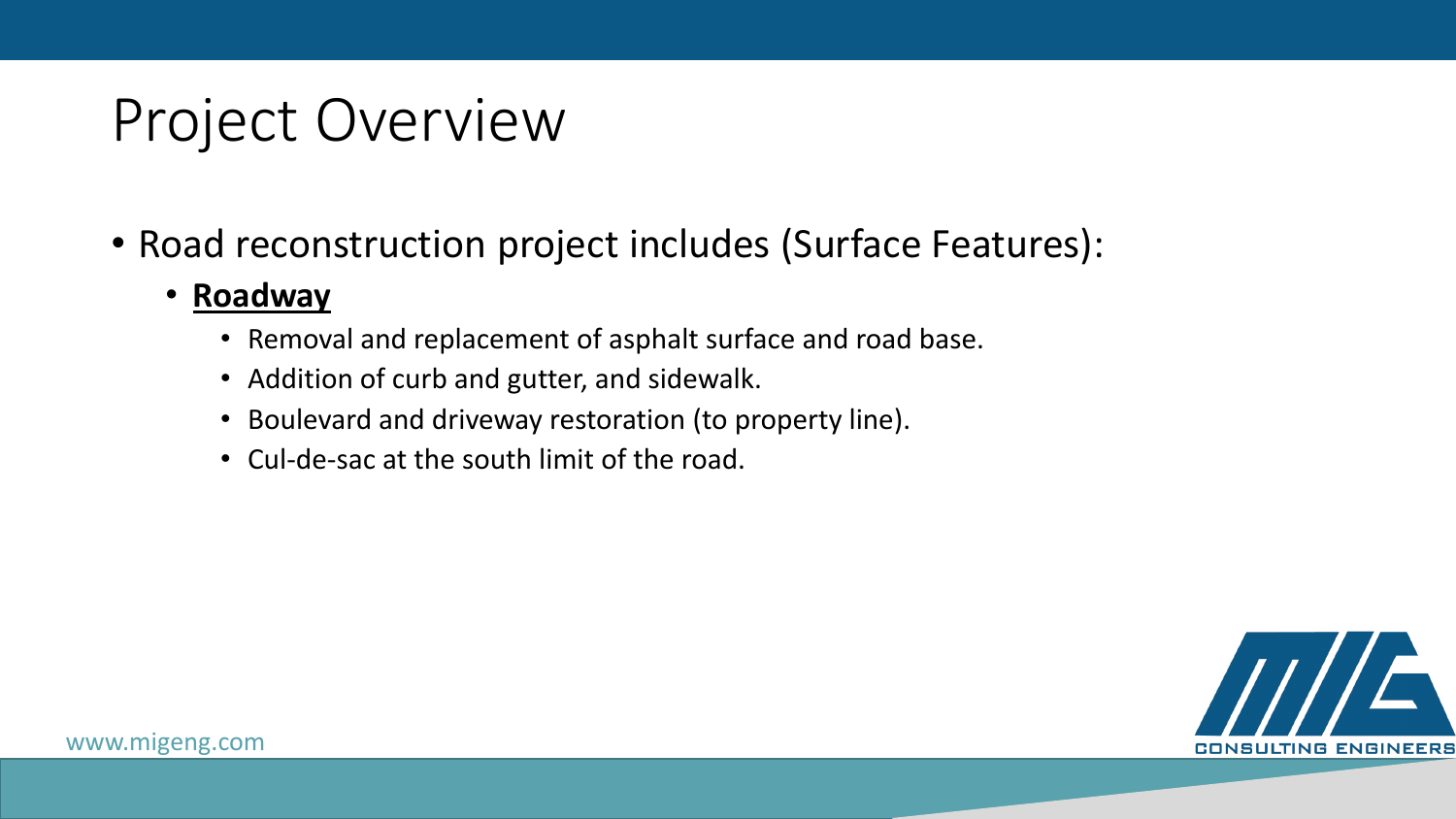#### Valentina Street – Overall Plan View



**CONSULTING ENGINEERS**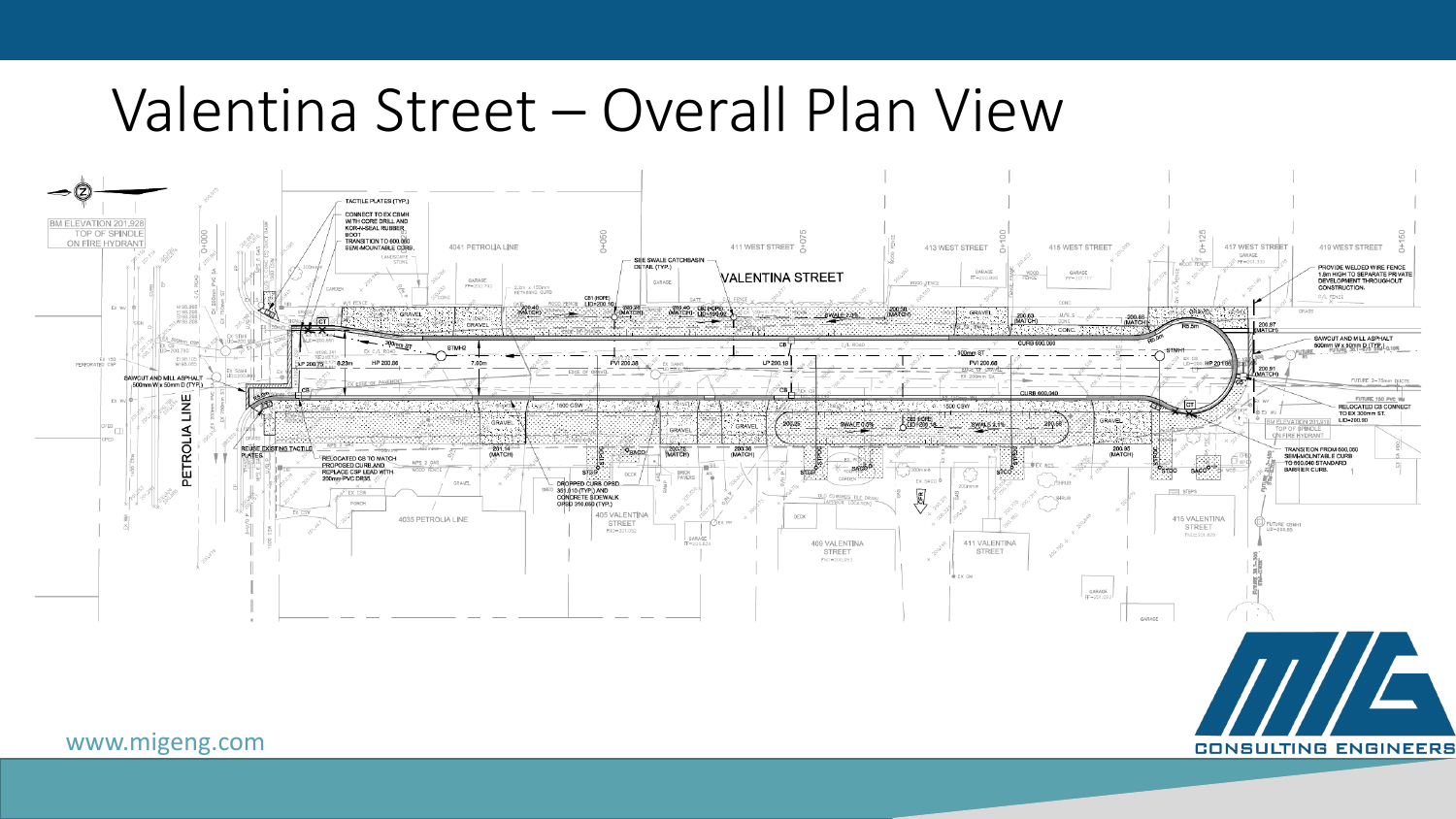#### Tentative Project Schedule

- Contractor scheduled to mobilize to site: May 2<sup>nd</sup>
- Cleanup and contractor demobilization: Mid to Late June
- Top coat asphalt: early summer 2023

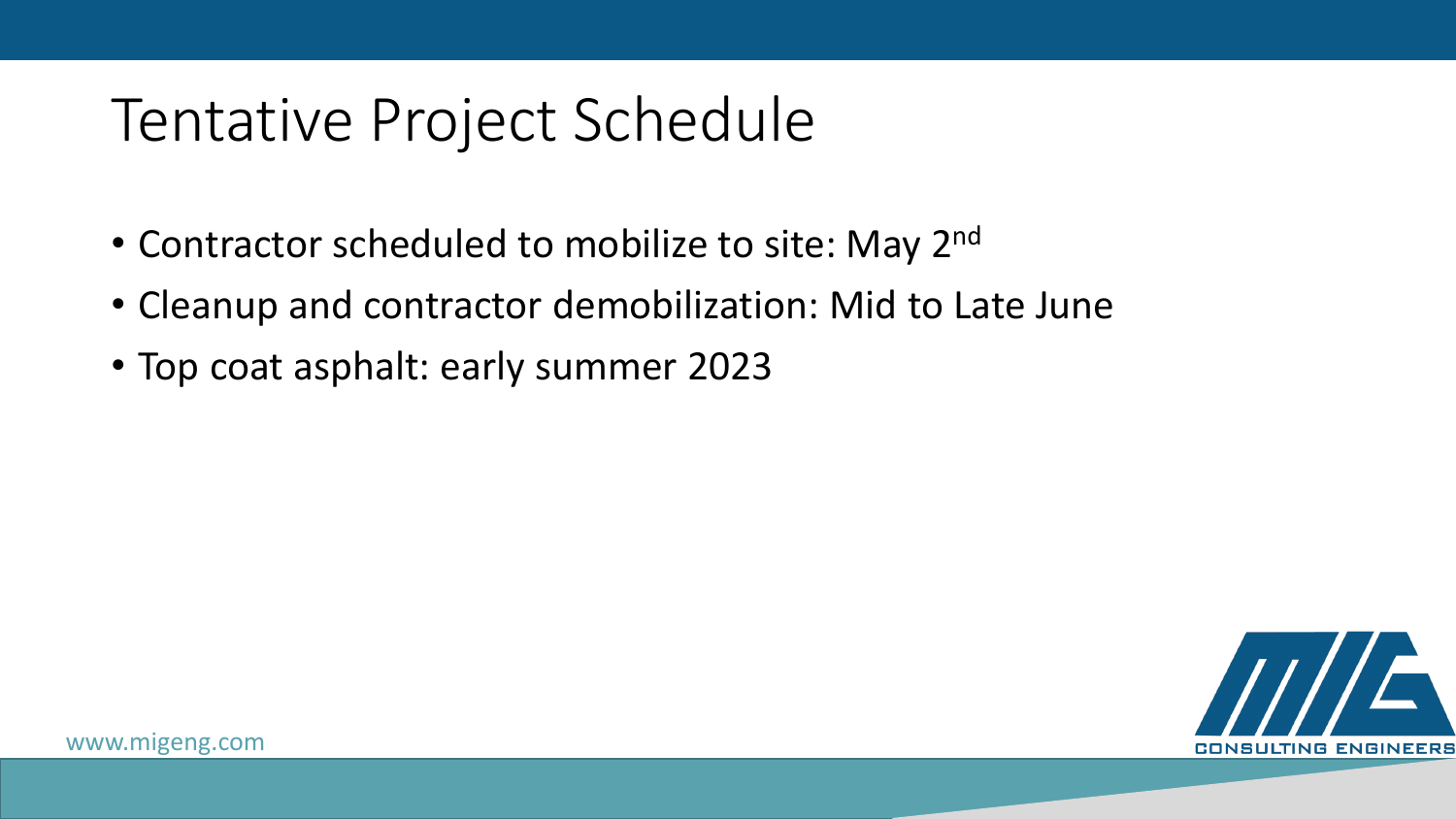### Notes For Local Residents

- Precondition survey of residential properties
	- Third party, OZA Inspections Ltd., hired to document the existing interior and exterior conditions of buildings within the construction area.
	- A "Notice of Inspection" letter will be mailed separately.

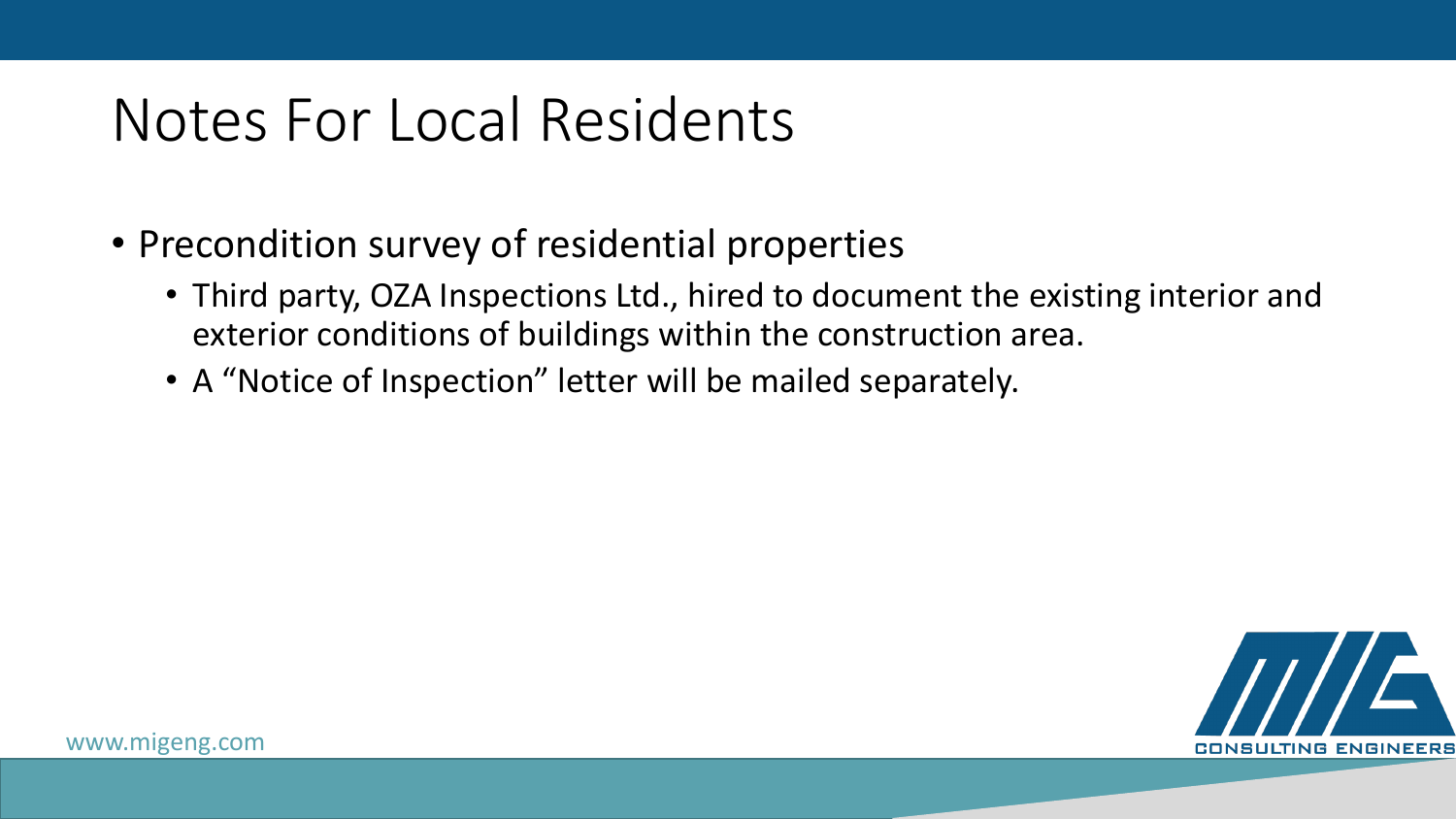### Notes For Local Residents

- Vehicle access will be limited during working hours (7:00am to 7:00pm Monday to Friday)
	- Residents are encouraged to park on adjacent streets to ensure vehicles are accessible during working hours.
	- Excavations are backfilled at the end of each day to allow vehicle access.
	- Pedestrian access will be maintained at all times.
- Garbage collection
	- No change for residents, bring garbage to curbside during regularly scheduled collection days. Contractor to move garbage for pick up as needed.
	- Clearly label containers with your address.

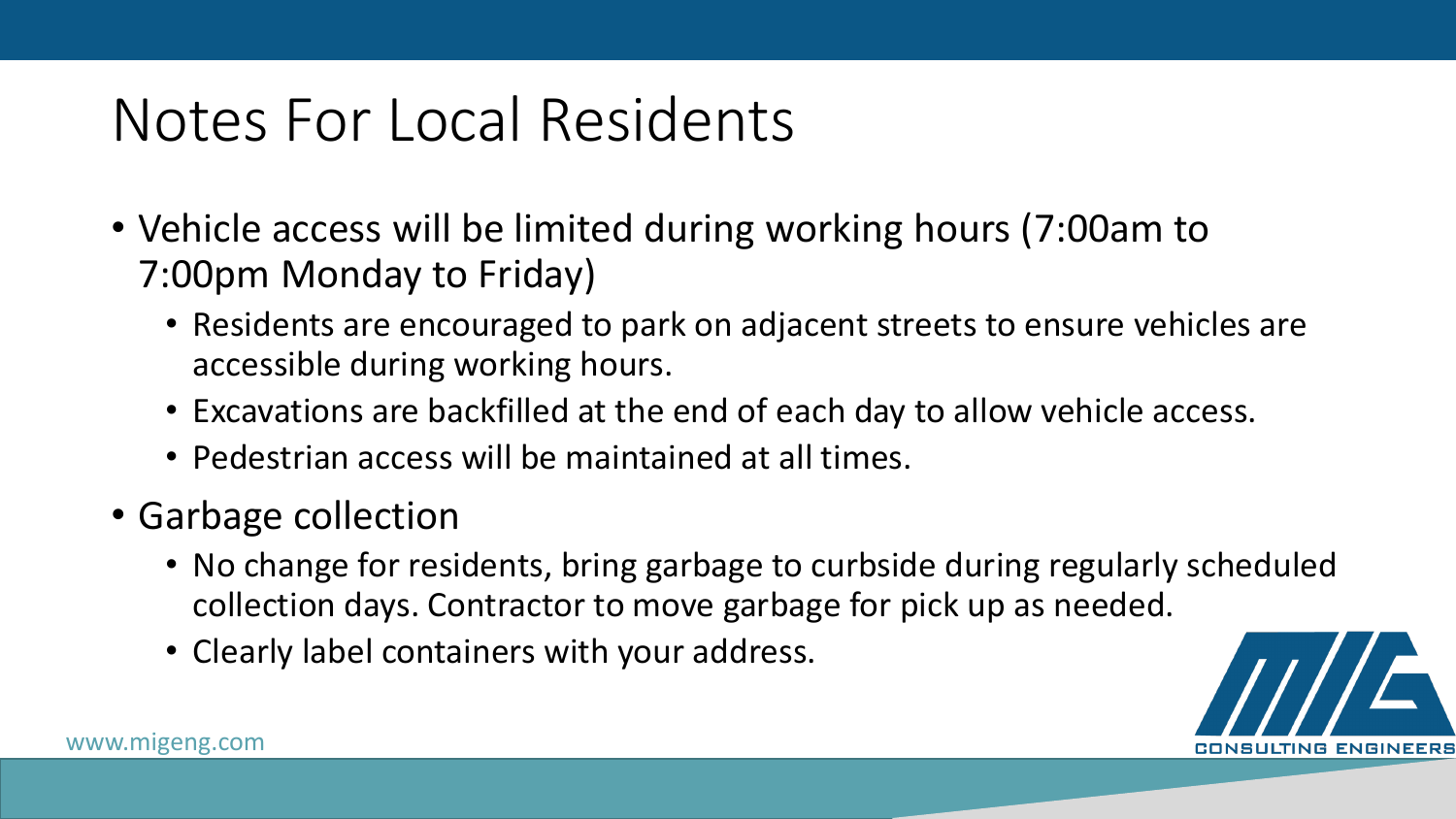#### Contact Information

| Cope Construction &               | Rob Richard: 519-312-7443                              |
|-----------------------------------|--------------------------------------------------------|
| Contracting Inc, Site Supervisor  |                                                        |
| <b>Consultant Project Manager</b> | Dave Graham, dgraham@migeng.com: 519-337-8000 Ext.     |
|                                   | 113                                                    |
| Town of Petrolia, Project         | Mike Thompson, mthompson@petrolia.ca: 519-882-2350     |
| Manager                           | Ext. 235                                               |
| <b>General Inquiries</b>          | 519-882-2350, Town of Petrolia.                        |
|                                   | Residents who require accommodation (level entry,      |
|                                   | longer notice, etc.) must contact the Town of Petrolia |
|                                   | Project Manager to arrange for access during the       |
|                                   | construction period.                                   |